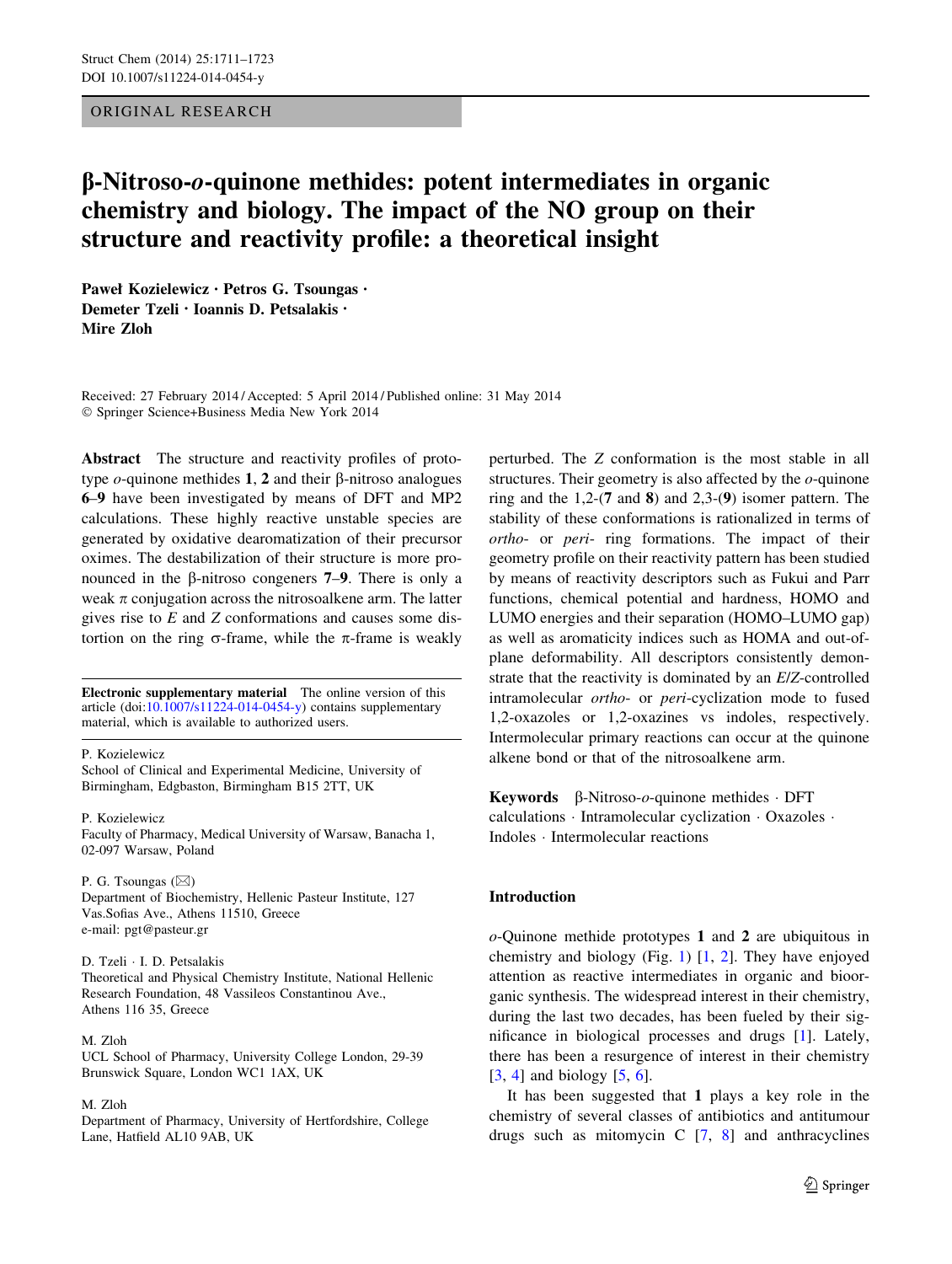<span id="page-1-0"></span>

Fig. 1 Structures of naphthalene,  $o$ -quinone methides 1, 2 and  $o$ -,  $p$ -quinodimethanes 3, 4

Fig. 2  $\beta$ -Nitrosoalkene 5 and  $\beta$ -nitroso- $o$ -quinone methides 6 and 7–9 (the spatial arrangement of NO group is designated as Z- or Econformation if it is towards the carbonyl O atom or away from it, respectively. The Econformation is distinguished as  $E_1$  or  $E_2$  if the O atom of NO is away from or towards the ring)



[\[9–11](#page-11-0)]. Its pronounced biological activity rests largely upon its mode of action on cellular macromolecules. It has been found that it can be involved in cross-linking of ligands with nucleic bases, peptides, or proteins [\[12](#page-11-0), [13\]](#page-11-0) and as such it can be implicated in biomolecular applications [\[14–16](#page-11-0)].

The polar nature of 1 or 2 endows them with electrophilic and nucleophilic reactivity. Thus, as highly polarized species, they react with electrophiles  $[17–20]$  $[17–20]$  and nucleophiles [\[21](#page-11-0), [22\]](#page-11-0). The latter is the most commonly used, and

it is usually driven by the rearomatization of the structure. DFT calculations have been reported with sulphur, nitrogen, and oxygen nucleophiles  $[23]$  $[23]$ . 1 or 2 are related to  $o$ quinonedimethanes 3 [[24,](#page-11-0) [25\]](#page-11-0) and p-quinone methides 4  $[26]$  $[26]$  (Fig. 1). Unlike 4, 1 (or 2) cannot be easily isolated. Therefore, it is commonly trapped in situ by (Hetero) Diels–Alder reactions, where 1 acts as a (hetero) diene [[27,](#page-11-0) [28](#page-11-0)]. Early computational studies on the parent structure 1 [\[1](#page-10-0), [2\]](#page-10-0) as well as some recent DFT-based ones [\[29](#page-11-0), [30](#page-11-0)] have focused on deciphering its reactivity as a Diels–Alder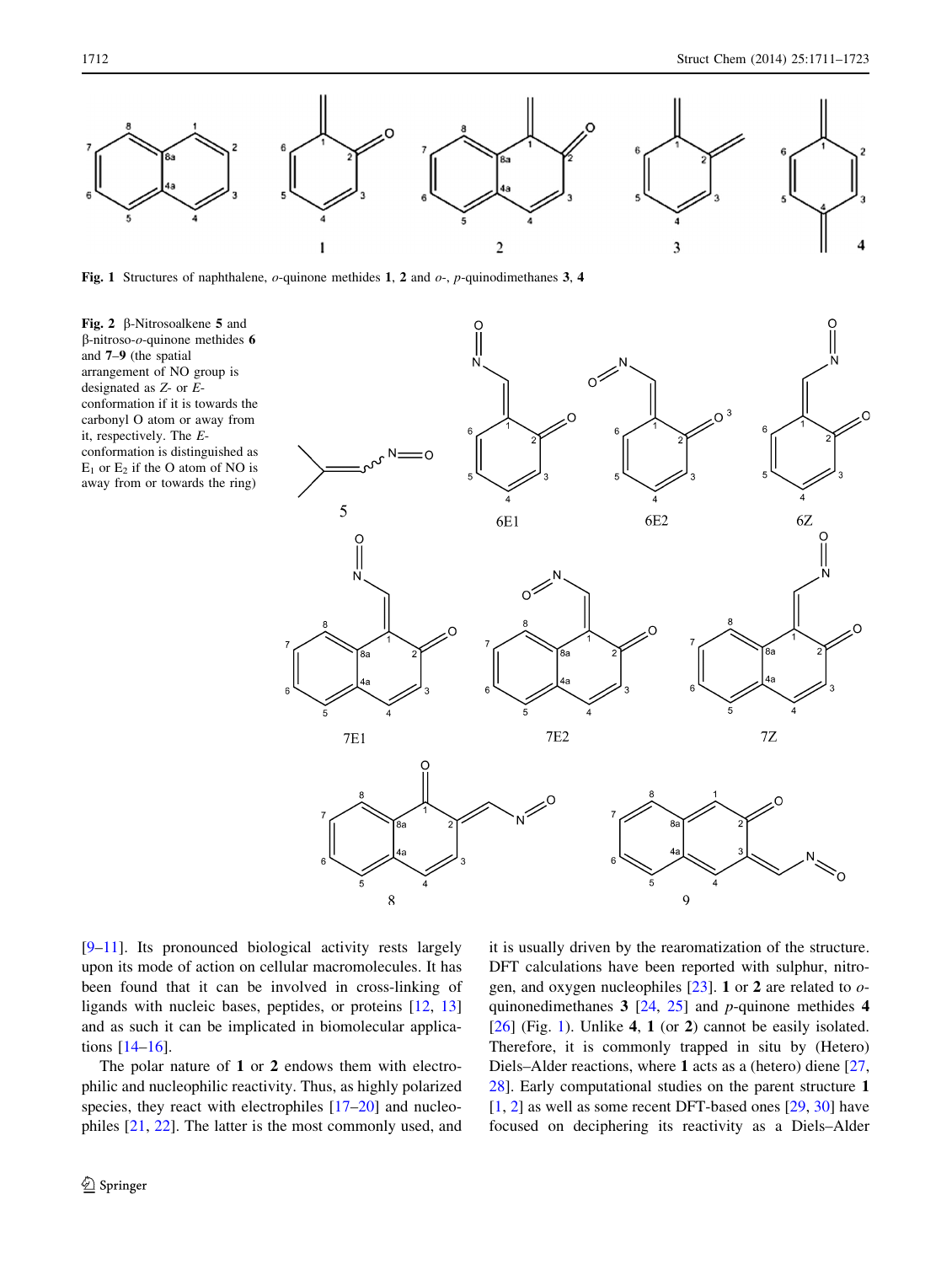<span id="page-2-0"></span>component or its biological activity as a Michael acceptor, in aqueous media [\[21](#page-11-0), [31–33](#page-11-0)].

Conjugated  $\beta$ -nitrosoalkenes 5 [[16,](#page-11-0) [34–38](#page-11-0)] (Fig. [2\)](#page-1-0) constitute a well-known class of reactive molecules. They have been identified by isolation (in some cases, at least) [\[39](#page-11-0)], spectroscopic characterization [\[40](#page-11-0)] or studies of their kinetics and stereochemistry [[41\]](#page-11-0). Their stability increases markedly by halogen, aryl or t-alkyl substituents as well as upon strong intramolecular H-bonding [[42\]](#page-11-0) or formation of transition metal complexes [[43\]](#page-11-0). These molecules are trapped by reactions similar to those of  $1 \frac{34-38}{3}$ . A species closely related to both 1 (or 2) and 5 is  $\beta$ -nitroso-*o*quinone methides 6 or 7–9 (Fig. [2](#page-1-0)). This has been proposed in our earlier reports as being transiently generated during the oxidation of  $o$ -hydroxyaryl acyloximes  $[44–47]$  $[44–47]$ . The nitrosoalkene motif has been extensively studied in the N-oxide chemistry of furazans [[44,](#page-11-0) [45\]](#page-11-0) and has also been invoked in the formation of N-oxides of 1,2-benzisoxazoles [\[44–47](#page-11-0)].

Experimental findings from our investigations [\[22](#page-11-0), [44](#page-11-0)– [47\]](#page-11-0), already reported or in progress, point to intriguing aspects of the structures 1 and 6–9. Thus, in the absence of a reaction partner (trapping dienophile or nucleophile), the intramolecular  $o$ - and *peri*-cyclizations of 6 or 7 are the only reactions observed [[46,](#page-11-0) [47\]](#page-11-0). Interestingly, this is the primary reaction course still taken, even in the presence of a nucleophile [\[48](#page-11-0)].

o-Quinone methides 2 and 7 have been engaged in Diels–Alder cycloaddition, acting either as dienophiles [\[22](#page-11-0)] or as both dienes and dienophiles [[46,](#page-11-0) [47\]](#page-11-0). Preliminary experiments have also shown that the  $o$ -quinone ring double bond behaves as an isolated typical alkene, undergoing electrophilic addition at C-3 [\[49](#page-11-0)]. Heterocycles with a ring N–O bond are important core structures in many pharmaceutics. Among them, the isoxazole ring occupies a prominent position in isoxazole-based marketed drugs, such as, for example, penicillin antibiotics (cloxacillin, dicloxacillin, flucloxacillin), antipsychotic (risperidone, paliperidone), COX 2 inhibitors (parecoxib) to name a few.

Structures 6 or 7 are key intermediates in the formation of many of these compounds. Arene-fused 1,2-oxazoles (mainly benzisoxazoles) that are C-3 substituted with pharmacophores is an area of intense research driven by diverse pharmaceutical applications [\[50](#page-11-0)]. Furthermore, ring opening of these heterocycles, asymmetric reduction in particular, provides access to optically active structures, core components in a variety of medicines [\[51](#page-11-0)].

The chemistry and multifaceted significance of 1 and 2, the potential of 6–9 as intermediates in organic or bioorganic synthesis  $[1-3]$  $[1-3]$ , as outlined above, particularly towards diverse-substituted arene-fused isoxazoles or 1,2 oxazines, sparked the present theoretical insight into the salient features of these intermediates, the first systematic

**Table 1** Relative energy levels (kcal  $mol^{-1}$ ) of the calculated minima and transition states for  $7 \rightarrow peri$ -cyclization product (P) calculated at different levels of theory

|                          | $7E_1 \rightarrow TS_2$ |        |                 | $TS_3 \rightarrow \text{product (P)}$ |        |         |
|--------------------------|-------------------------|--------|-----------------|---------------------------------------|--------|---------|
|                          | 7E <sub>1</sub>         | $TS_1$ | TS <sub>2</sub> | TS <sub>3</sub>                       | $TS_4$ | (P)     |
| $B3LYP/6-311+G^{**}$     | $\Omega$                | 8.3    | $-4.5$          | - 0                                   | 56.6   | $-14.4$ |
| B3LYP/aug-cc-pVTZ        | - 0                     | 8.1    | $-5.2$          | $\Omega$                              | 58.1   | $-16.0$ |
| $M062X/6 - 311 + G^{**}$ | $\Omega$                | 13.5   | $-8.2$          | $\Omega$                              | 58.9   | $-13.9$ |
| M062X/aug-cc-pVTZ        | $\Omega$                | 13.1   | $-9.0$          | $\Omega$                              | 57.2   | $-15.9$ |
| $MP2/6 - 311 + G**$      | $\Omega$                | 7.3    | $-3.6$          | $\Omega$                              | 56.7   | $-12.9$ |

study of this species while a reflection on their expected reactivity pattern is described.

### Methodology

Ab initio DFT and MP2 calculations have been performed to carry out full geometry optimization and compute the energies of the target molecules. The unrestricted B3LYP functional were employed in conjunction with the 6-  $31G^{**}$  and  $6-311++G^{**}$  basis sets, and the second-order Møller-Plesset Perturbation Theory (MP2) were used in conjunction with the  $6-311++G**$  basis set in order to evaluate the impact of dearomatization of oximes I and the conformation (Z or E) of the NO group on the resultant  $o$ quinone methide structures III.

The performance of the B3LYP functional, despite its widely accepted popularity, has been questioned [[52,](#page-11-0) [53\]](#page-11-0) underestimation of barrier heights being one of the issues raised. Thus, to increase the credibility of our findings, this functional has also been used with the aug-cc-pVTZ [[54\]](#page-11-0) basis set whereas the M06-2X hybrid meta functional [[52\]](#page-11-0) has also been called in and used with both  $6-311+G^{**}$ and aug-cc-pVTZ basis sets, too (Table 1). All methods resulted in similar geometries. Transition State (TS) energies derived from both basis sets of the same functionals have also been found to be similar. B3LYP and MP2 approaches have given comparable relative energies (Table S1, Supporting Information). A ca. 40 % higher energy barrier has, indeed, been calculated by the M06-2X functional (Table S1, Supporting Information). However, it should be pointed out that (a) the barriers in all cases have been still low and (b) all reaction and barrier energies, obtained by both functionals, have been ultimately found of comparable magnitude (Table S1). It is, therefore, safe to accept the reliability of our B3LYP-based calculations.

All calculations have been performed and visualized using NWChem [\[55](#page-11-0)], ECCE packages [[56\]](#page-11-0) and Spartan [\[57](#page-11-0)]. The results of each lower level were used as input for the higher theory calculations. Geometry-based parameters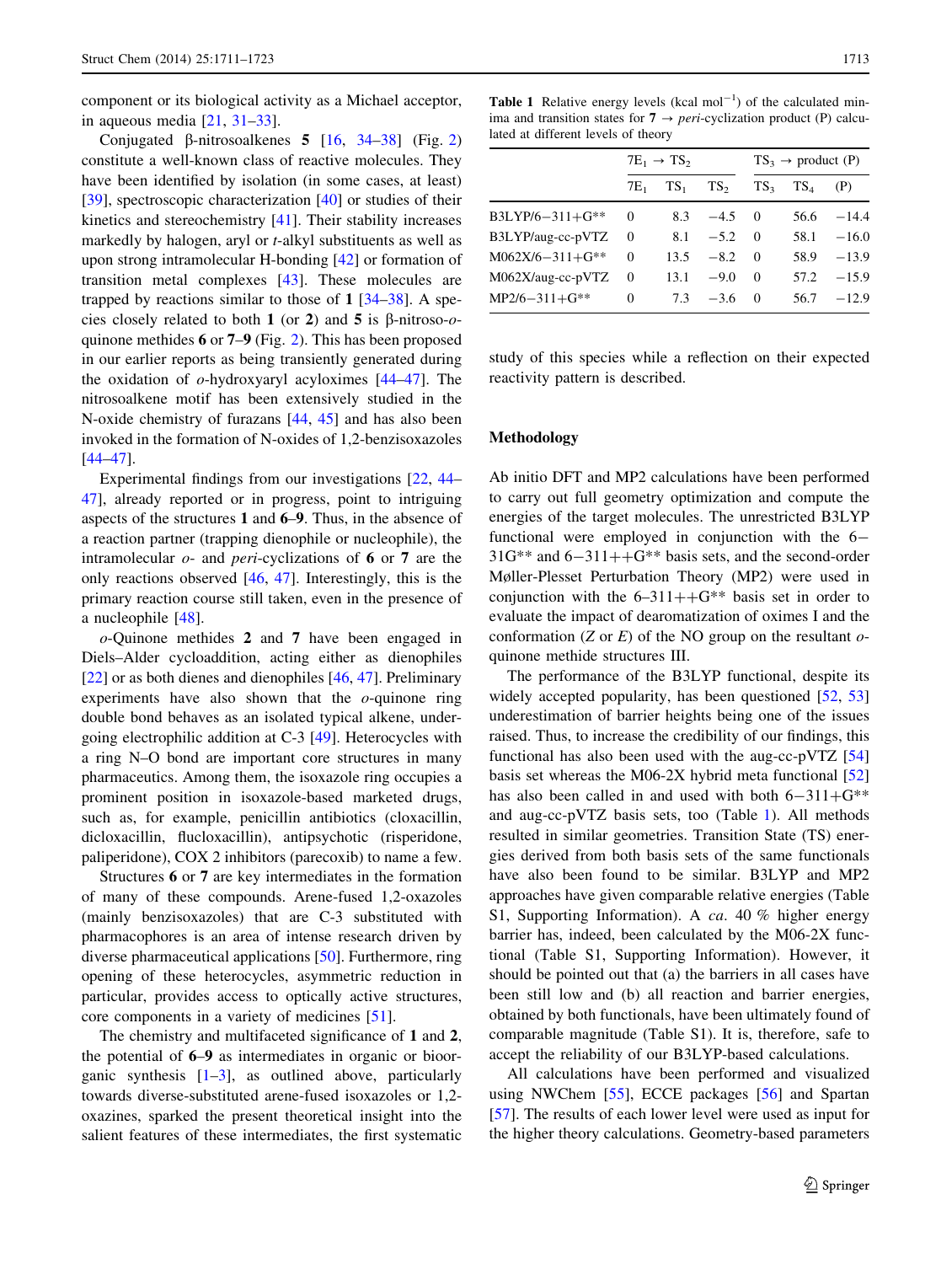<span id="page-3-0"></span>Fig. 3 H transfer-based or ringchain interconversion of structures contributing to the identity of  $o$ -quinone methides III (6–9)



such as bond lengths,  $\pi$ -bond orders, total and relative energies, dihedral angles, dipole moments, reactivity descriptors such as charge densities, chemical potential  $\mu$ , chemical hardness  $\eta$ , frontier orbital energies and aromaticity indices such as Harmonic Oscillator Model of Aromaticity (HOMA) and out-of-plane ring deformability  $(E_{\text{def}})$  have been calculated to assess various features of the structures and predict the reactivity profile of 6 and 7–9.

Although intramolecular cyclization (ortho- and peri-) appears to be the prevalent reactivity mode, it is the strongly polar (electrophilic) character of 6–9, as depicted by formalisms 10–21 (Fig. 3), that called for the use of additional rigorous reactivity descriptors.

Condensed Fukui function  $f_k$  and the recently reported local electrophilicity and nucleophilicity indices  $\omega_k$  and NK of Parr functions  $P(r)$  [[58\]](#page-11-0) have been chosen as such, to provide a more accurate, perhaps, estimate of their site selectivity towards nucleophiles and electrophiles. Parr functions were calculated at  $6-31G^*$  theory level as in the original work [[58\]](#page-11-0).

Chemical potential  $\mu$  [[59,](#page-11-0) [60](#page-11-0)] and hardness  $\eta$  [[61,](#page-11-0) [62\]](#page-11-0) are expressed in terms of ionization potential I and electron affinity A as  $\mu = - (I + A)/2$  and  $\eta = (I - A)/2$  (or  $\eta = (E_{\text{LUMO}} - E_{\text{HOMO}})/2)$ , respectively. The HOMO–

LUMO gap (energy separation) is known [\[63](#page-11-0)] to be related to stability, i.e. reactivity and this relationship has been theoretically articulated as hardness  $\eta$ .

Reformulated HOMA (rHOMA) index [[62,](#page-11-0) [64\]](#page-11-0) has been calculated by the delineated equation.

rHOMA = 
$$
1 - \frac{\alpha}{n} \sum_{i=1}^{n} (R_{\text{opt}} - R_i)^2
$$
  
\n $\alpha_{\text{Cring}-\text{Cring}} = 257.7$ ,  $R_{\text{opt}} = 1.388$  for  $C_{\text{ring}} - C_{\text{ring}}$ 

where  $n$  is the number of bonds in the aromatic system  $(n = 6$  for 1-ring, i.e. 6 and  $n = 11$  for a 2-ring system, i.e. 7–9).  $R_{opt}$  is the optimum bond length, and  $R_i$  is the real bond length of the i bond taken into consideration. This equation necessitates the use of the normalization constant  $\alpha$  for each type of bond. In our case, there are no ring heteroatoms, therefore  $\alpha = 257.7$ .

 $\pi$  delocalization-related deformation energy ( $E_{\text{def}}$ ) [[65,](#page-11-0) [66](#page-11-0)] has been calculated as follows: torsion angles X for the optimized low energy conformation of the oxime and Y for the o-quinone methide structure have been calculated. Then, Y was constrained into X and the energy of the newly built conformation was calculated. The energy change upon constraining  $X$  and  $Y$  angles of the  $o$ -quinone methide gives the deformation energy  $E_{\text{def}}$ .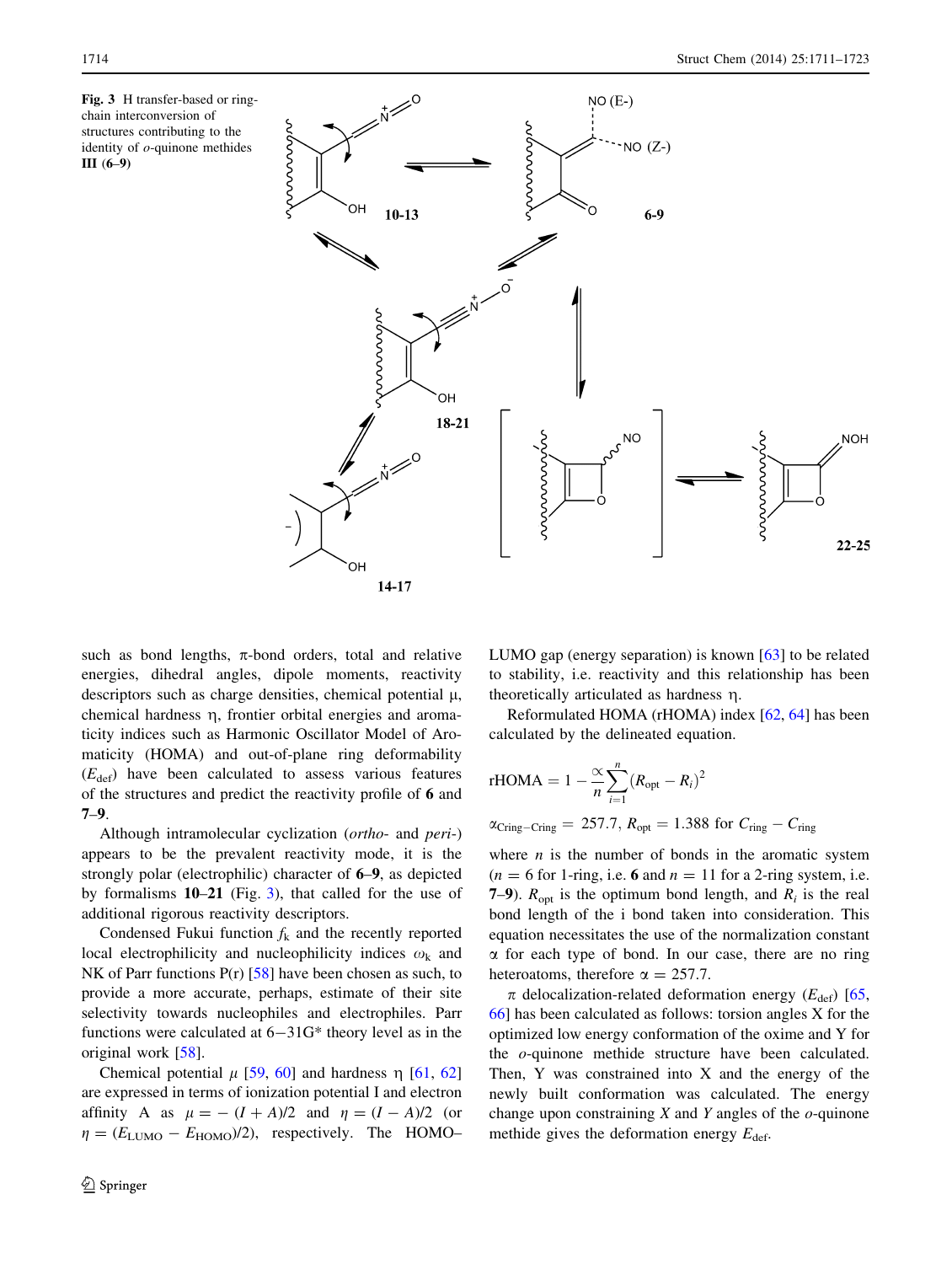<span id="page-4-0"></span>The Fukui function  $f(r)$  [[67–69\]](#page-11-0) represents the response of  $\mu$  of a system to an external potential change and it is expressed (in its condensed form) as  $f_k^+ = [q_k (N + 1)$  $q(N)$ ] or  $f_k^- = [q_k(N) - q_k(N - 1)$  or  $f_k = [q_k(N + 1)$  $q_k(N - 1)/2$  (where  $q_k$  is the electron population of an atom  $k$  and  $N$  the total number of electrons) towards nucleophiles, electrophiles or radicals, respectively. Condensed Fukui function  $f_k$  (Fukui index) is a good intermolecular reactivity descriptor in electrophile–nucleophile (mostly hard-soft) interactions and this has been verified in some cases [\[70](#page-11-0)]. It is also considered [\[71](#page-12-0)] a reliable descriptor of intramolecular reactivity.

Local electrophilicity  $\omega_k$  [\[58](#page-11-0), [72](#page-12-0)] and nucleophilicity  $N_K$ [\[58](#page-11-0), [73](#page-12-0)] have been obtained through a Mulliken Population Atom Spin Density (ASD) analysis of the cation/anion radical formalism of the structures, using  $\omega_k = \omega P_k^+$  and  $N_{\rm k} = NP_{\rm k}^-$  equations.

For the correlation plots, MS Excel and linear regression analysis MS Excel were utilized. Geometry-based parameters have also been computed for the parent congeners oquinone methides 1 and 2 as well as for the nitrosoalkene arm 5 to allow for correlations among the structures. The properties of 8 and 9 were evaluated for their most stable conformers.

# Results and discussion

The computationally unveiled features of structures 6 and isomers 7–9, herein, serve as a model study for this class of compounds. Earlier literature data and our calculations for 1, 2 and 5 were used in support of our investigation. The credibility of the adopted computational approach (DFT-B3LYP/6-31G\*\* and 6-311++G\*\* as well as MP2/6- $311++G^{**}$ ) was tested against alternative functionals and basis sets (see Table [1](#page-2-0) and ''[Methodology'](#page-2-0)' section).

# Generation of 6–9

Structure 6 has been invoked as an intermediate in the oxidative cyclization of benzaldehyde oximes [[44,](#page-11-0) [45](#page-11-0)]. On the other hand, its benzo-fused analogue 7, generated similarly, has been trapped by a Diels–Alder self-cycloaddition, and the structure of the resultant spiro adductdimer has been confirmed by X-ray analysis [\[46](#page-11-0), [47](#page-11-0)]. Oximes are known hydrogen donors or acceptors [[74,](#page-12-0) [75](#page-12-0)]. Computational studies on their E–Z geometrical isomers have been reported [\[76](#page-12-0)]. The Z-conformation of the oxime I (Scheme [1](#page-5-0)) is more stable than its two  $E$  variants by  $ca$ . 1.88 kcal mol<sup>-1</sup> for 6, ca. 1.38 kcal mol<sup>-1</sup> for 7 and ca. 1.7 kcal mol<sup>-1</sup> for the isomers 8 and 9. On the other hand, the energy cost for the interconversion of its  $E$  conformations is ca. 4.0 kcal mol<sup>-1</sup>. Pertinent to the formation of 6

or 7–9 is loss of aromatic character from their precursor oximes I, by oxidative dearomatization [\[77](#page-12-0), [78](#page-12-0)]. This is effected by the overall removal of two  $\sigma$ -electrons from I through the collapse of the intermediate complex II (Scheme [1](#page-5-0)) [\[44](#page-11-0), [45](#page-11-0)].

Energy barriers for the oxidation of I to transition states for 6–9 have been calculated (Table [2\)](#page-5-0). In addition, the  $E_1 \leftrightarrow E_2$  and  $E_1 \leftrightarrow Z$  interconversions, through their corresponding transition states, have low energy demands. The former are of ca. 4.3 and 6.6 kcal mol<sup>-1</sup> for 6 and 7, respectively, while the latter appear to be more facile with energies of ca. 1.4 for 6 and 2.7 kcal mol<sup>-1</sup> for 7. However, the  $E_2 \leftrightarrow Z$  interconversion is quite an energydemanding process (ca. 30 kcal mol<sup>-1</sup> for 6 and ca.  $27-28$  kcal mol<sup>-1</sup> for 7). Similar trends and magnitudes are observed for the isomers 8 and 9.

The oxidation process raises the question of identity of the generated intermediate of type III (Scheme [1](#page-5-0)).The loss of a proton and a hydride ion or two H atoms, sequentially or synchronously lost from II, point to an intermediate of a zwitterionic  $(10-21)$  or neutral  $(6-9)$  structure (Fig. [3](#page-3-0)). If 6–9 are generated directly from the oxime oxidation, then they will assume the conformation of their precursor oxime I. On the other hand, if they take up a  $Z$  or an  $E$  conformation, other than that of I, then they can only do so through a structure that allows a  $C_1-C_{10}$  bond rotation. Structures 10–21, interconvertible through a H-shift, describe this possibility (Fig. [3\)](#page-3-0). Nitrile oxide 18–21 cannot survive the oxidation conditions. In addition, it is known [\[79](#page-12-0), [80](#page-12-0)] to dimerize readily to furoxans, and no such reaction has been experimentally confirmed  $[46-48]$ . Nevertheless, its transitory existence may be invoked as a short-lived species to mediate energy-allowed interconversions. Apparently, the latter are favoured primarily among 6–9 and their aromatic zwitterions 10–13, with barriers of ca. 9–11 kcal mol<sup>-1</sup> though mesomeric structures 14–17, with barriers of ca. 12–14 kcal mol<sup>-1</sup>, may also not be ruled out. The possibility of formation of 22– 25, valence isomers of 6–9 (Fig. [3\)](#page-3-0), was also explored, by analogy to the benzoxete analogue of the parent 1 [\[81](#page-12-0)]. Their generation has an energy demand of ca. 18 kcal mol<sup>-1</sup> for **25**, *ca*. 22–23 kcal mol<sup>-1</sup> for **23** and **24** but a higher one of ca. 31 kcal mol<sup>-1</sup> for **22**. These energy barriers, however, surmountable as they might be, are still up against competing reactions of negligible to very low energy cost, such as the ortho- and peri-cyclizations actually observed, as has, at present, been experimentally confirmed for 6 and 7 [[46–48\]](#page-11-0).

#### Structure of 6–9

Dearomatization of I imparts a notable distortion onto 6–9 (Tables S2, S3). It is this distortion that absorbs most of the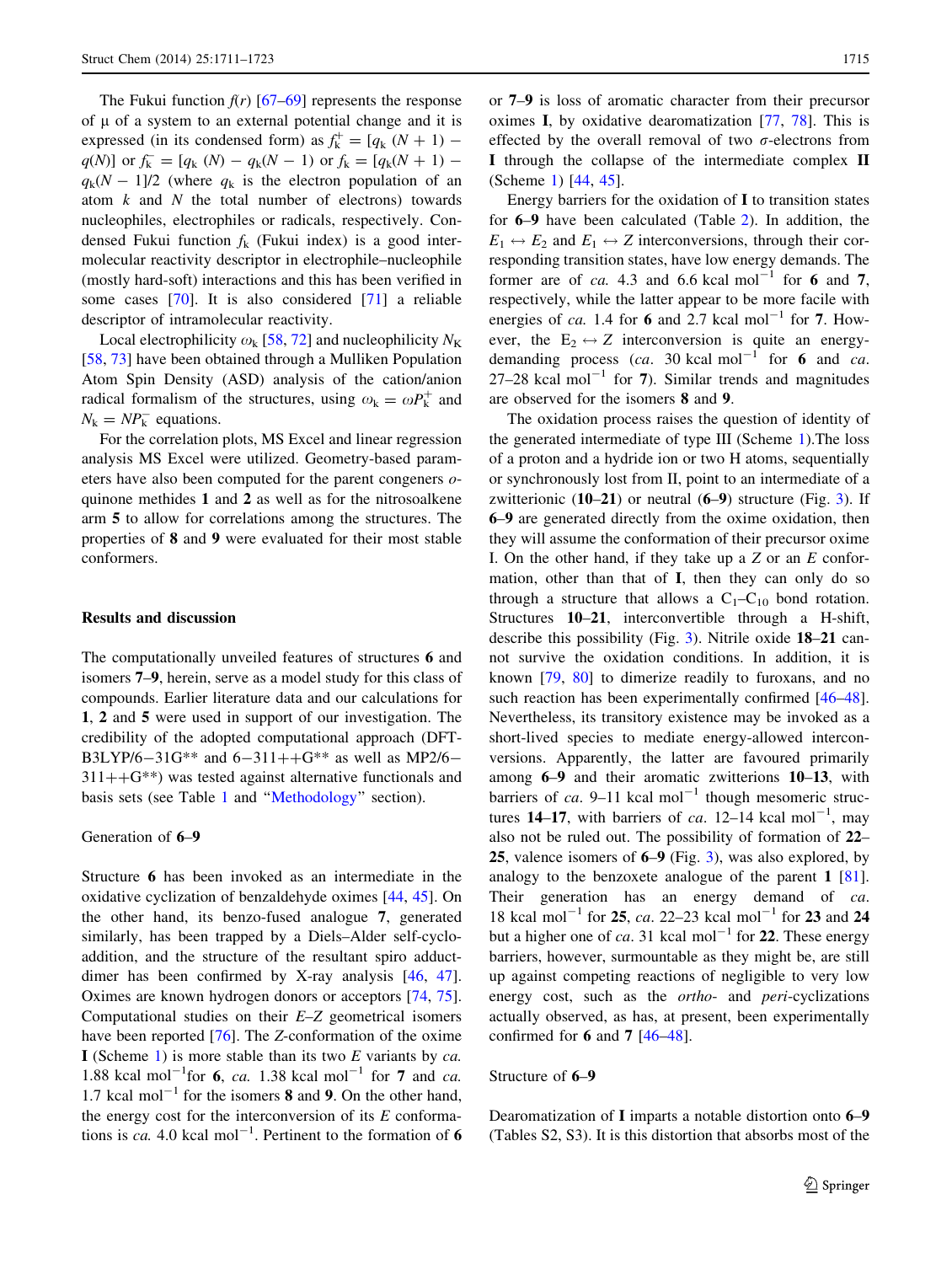<span id="page-5-0"></span>



ox:  $Pb(OAc)<sub>4</sub>$ ,  $PhI(OAc)<sub>2</sub>$  XH:  $Pb(OAc)<sub>2</sub>$ ,  $PhI$ , AcOH

6–9

6-9 and/or 10-13

**Table 2** Relative energies (kcal mol<sup>-1</sup>) of the minima and transition states (TS) for the  $E \leftrightarrow Z$  conformations of 6–9<sup>a</sup>

| Compound                            | Relative energy  |  |  |
|-------------------------------------|------------------|--|--|
| $6E_1$                              | $\boldsymbol{0}$ |  |  |
| ${\rm TS}_{6{\rm E1-6{\rm E2}}}$    | 4.2              |  |  |
| 6E <sub>2</sub>                     | $-4.3$           |  |  |
| ${\rm TS}_{6\to 2-6\mathbf{Z}}$     | 30.5             |  |  |
| 6Z                                  | 1.4              |  |  |
| $7E_1$                              | $\boldsymbol{0}$ |  |  |
| $\text{TS}_{\text{7E1}-\text{7E2}}$ | 1.9              |  |  |
| $7E_2$                              | $-6.6$           |  |  |
| $TS$ <sub>7E2-7Z</sub>              | 28.6             |  |  |
| 7Ζ                                  | $-2.7$           |  |  |
| $8E_1$                              | $\boldsymbol{0}$ |  |  |
| ${\rm TS}_{8\to1-8\to2}$            | 2.2              |  |  |
| 8E <sub>2</sub>                     | 6.9              |  |  |
| $\text{TS}_{8\to 2-8\text{Z}}$      | 27.6             |  |  |
| 8Z                                  | $-2.9$           |  |  |
| $9E_1$                              | $\boldsymbol{0}$ |  |  |
| $TS_{9E1-9E2}$                      | 2.4              |  |  |
| 9E <sub>2</sub>                     | 6.7              |  |  |
| ${\rm TS}_{9E2-9Z}$                 | 28.6             |  |  |
| 9Ζ                                  | $-3.3$           |  |  |
|                                     |                  |  |  |

|                                  | Oximes          | 6                    | 7     | 8     | 9     |
|----------------------------------|-----------------|----------------------|-------|-------|-------|
| $C_1 - C_1$                      | $1.468^b$       | $1.426^b$            | 1.422 | 1.420 | 1.416 |
|                                  | $1.466^{\circ}$ | $1.361$ <sup>d</sup> | 1.363 | 1.358 | 1.356 |
|                                  |                 | $1.366^e$            | 1.369 | 1.360 | 1.358 |
| $C_{1'}-N$                       | 1.231           | 1.323                | 1.325 | 1.326 | 1.321 |
|                                  | 1.276           | 1.412                | 1.408 | 1.411 | 1.407 |
|                                  |                 | 1.404                | 1.407 | 1.409 | 1.408 |
| $N=O$                            | 1.403           | 1.215                | 1.212 | 1.216 | 1.213 |
|                                  | 1.402           | 1.222                | 1.224 | 1.223 | 1.218 |
|                                  |                 | 1.216                | 1.216 | 1.215 | 1.215 |
| $C_1 - C_2$                      | 1.514           | 1.404                | 1.389 | 1.509 | 1.514 |
|                                  |                 | 1.520                | 1.526 | 1.520 | 1.522 |
|                                  |                 | 1.520                | 1.526 | 1.521 | 1.523 |
| $C_1 - C_1 - C_2$                | 133.7           | 120.5                | 120.1 | 120.7 | 120.4 |
|                                  | 121.9           | 115.7                | 112.3 | 116.1 | 117.2 |
|                                  |                 | 117.5                | 113.5 | 117.8 | 118.6 |
| $C_{2}$ -N-O <sub>1</sub>        | 114.8           | 114.7                | 115.8 | 115.6 | 116.2 |
|                                  | 111.2           | 119.0                | 121.0 | 121.7 | 121.8 |
|                                  |                 | 113.5                | 113.3 | 114.1 | 115.2 |
| $C_1 - C_1 - C_2 - N$            | 180             | 168.0                | 174.4 | 174.2 | 170.2 |
|                                  | 180             | 170.6                | 154.8 | 156.1 | 170.0 |
|                                  |                 | 180                  | 172.9 | 171.4 | 176.4 |
| $C_{10}$ - $C_1$ - $C_2$ - $O_2$ | 138.6           | 159.2                | 145.9 | 146.6 | 156.6 |
|                                  | 140.2           | 171.9                | 152.9 | 152.4 | 169.8 |
|                                  |                 | 180                  | 161.5 | 161.9 | 178.7 |

**Table 3** Bond lengths  $(\hat{A})$ , angles  $(\hat{c})$ , and dihedral angles  $(\hat{c})$  of **I** and

<sup>a</sup> Calculated at the DFT/B3LYP/6-311++G<sup>\*\*</sup> level of theory

energy cost incurred during their formation (cf. data of congeners 1 and 2; Tables S4, S5). The geometry of 6–9 rests largely upon their nitrosoalkene arm. Earlier ab initio calculations  $[16, 34, 35]$  $[16, 34, 35]$  $[16, 34, 35]$  $[16, 34, 35]$  $[16, 34, 35]$  $[16, 34, 35]$  $[16, 34, 35]$  on 5 (Table S6) have shown that there is a considerable conjugation between the alkene and the NO group in both conformations, demonstrated by the stretching of the former and contraction of the C–N bond. Indeed, bond lengths of  $ca. \quad 1.420-1.430 \text{ Å}$  or 1.480–1.50 Å for the C–C bond in the respective conformations, ca. 1.260–1.279  $\AA$  for the C–N bond and ca. 1.224  $\AA$  for the N–O bond have been calculated. The C–C bond length compares well with that of a single  $sp^2-sp^2$ bond  $(ca. 1.480 \text{ Å})$  whereas the C–N bond length

<sup>a</sup> Calculated at the DFT/B3LYP/6-311++G\*\* level of theory; atoms' positions are the same for all the compounds but atom numbering is shown here for 6–7. Atom positions follows for 8–9 but atom numbers are different

<sup>b</sup> Z conformation

 $\degree$  E conformation

 $E_1$  conformation

 $^{\circ}$  E<sub>2</sub> conformation

resembles that of an imine or oxime  $(ca. 1.280 \text{ Å}).$ Remarkably, the NO bond retains its double bond character.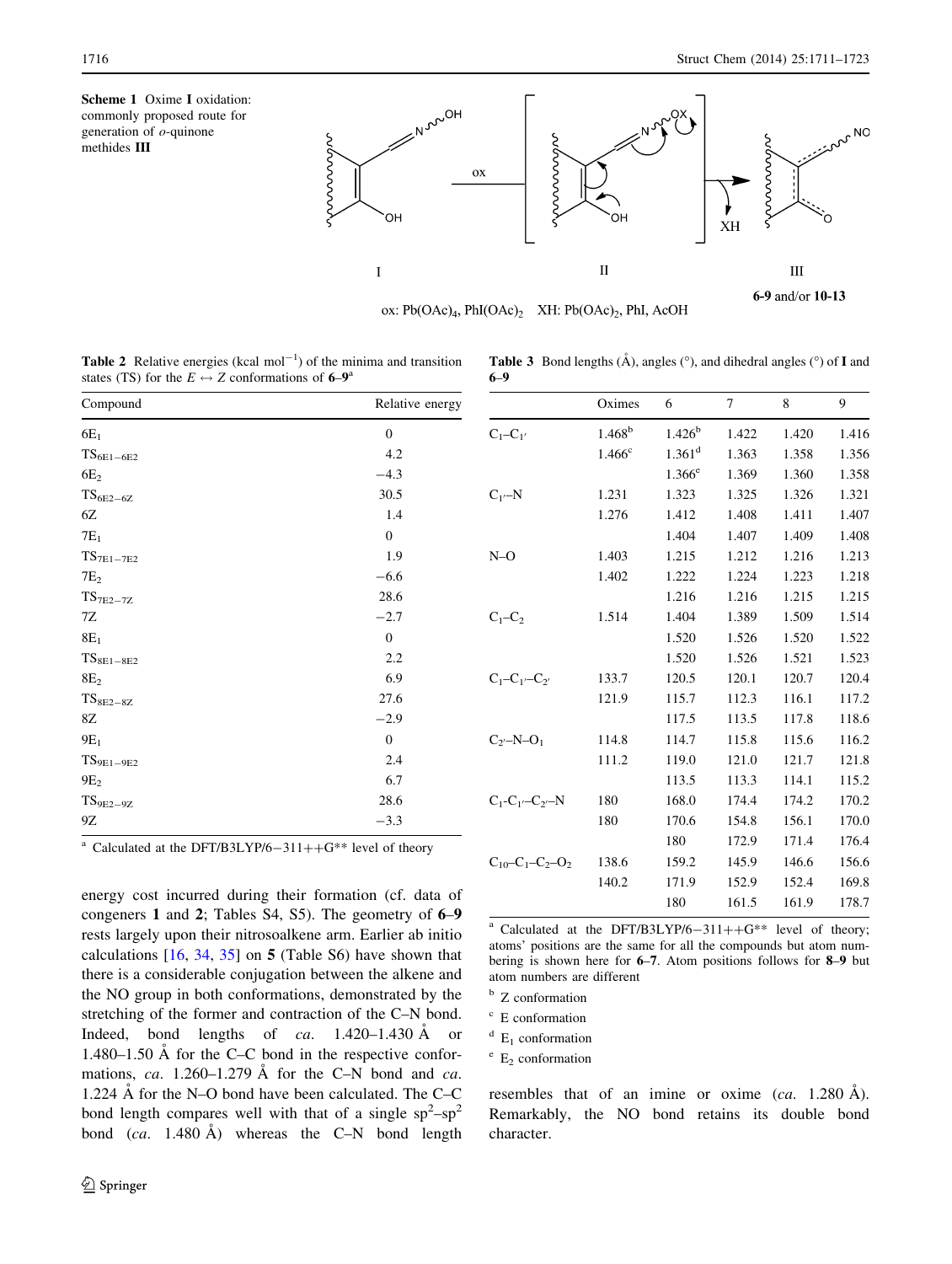<span id="page-6-0"></span>

Fig. 4 Geometry-oriented (Z or E conformers) cyclization modes of 6 and 7

Our calculations (Table S2, Supporting Information, and Table [3](#page-5-0)) reveal a different geometry for the nitrosoalkene arm of  $6-9$ . Bond lengths of ca. 1.360 Å for C–C and ca. 1.323 Å or ca. 1.410 Å for C–N bonds in Z or

Table 4 Relative energies of minima and transition states of ortho-/peri-cyclization of 6 and

| <b>Table 4</b> Relative energies of<br>minima and transition states of | Compound                                         | Energy           |
|------------------------------------------------------------------------|--------------------------------------------------|------------------|
| ortho-/peri-cyclization of 6 and                                       | 6Z                                               | 1.4              |
| 7                                                                      | $TS_{6Z\text{-}ortho\text{-}cycliced}$           | 1.5              |
|                                                                        | "N-oxide"                                        | $-16.6$          |
|                                                                        | 7E1                                              | $\boldsymbol{0}$ |
|                                                                        | $\text{TS}_{\text{7E1}-\text{7E2}}$              | 1.9              |
|                                                                        | 7E <sub>2</sub>                                  | $-6.6$           |
|                                                                        | $TS$ <sub>7E2-7Z</sub>                           | 28.6             |
|                                                                        | 7Ζ                                               | $-2.7$           |
|                                                                        | $TS_{7Z\text{-}ortho\text{-}cycliced}$           | $-1.0$           |
|                                                                        | "N-oxide"                                        | $-14.0$          |
|                                                                        | 7E1                                              | $\boldsymbol{0}$ |
|                                                                        | ${\rm TS}_{\rm 7E1\text{-}peri\text{-}cycliced}$ | 8.3              |
|                                                                        | $\boldsymbol{a}$                                 | $-4.5$           |
|                                                                        | $t s_{a-b}$                                      | 32.5             |
|                                                                        | b                                                | 19.3             |
|                                                                        | $t s_{b-c}$                                      | 29.0             |
|                                                                        | $\boldsymbol{c}$                                 | $-25.0$          |
|                                                                        | $t$ S <sub>c-product</sub>                       | 31.6             |
|                                                                        | "1,2-oxazine"                                    | $-39.4$          |
|                                                                        | 7E1                                              | $\boldsymbol{0}$ |
|                                                                        | ${\rm TS}_{\rm 7E1\text{-}peri\text{-}cycliced}$ | 8.3              |
|                                                                        | $\boldsymbol{a}$                                 | $-4.5$           |
|                                                                        | $t s_{a-d}$                                      | 20.8             |
|                                                                        | d                                                | $-9.4$           |
|                                                                        | $ts_{d-e}$                                       | 22.9             |
|                                                                        | e                                                | $-11.2$          |
|                                                                        | $t s_{e-f}$                                      | 17.1             |
|                                                                        | f                                                | $-9.2$           |
|                                                                        | $ts_{f-g}$                                       | 24.2             |
|                                                                        | g                                                | 1.5              |
|                                                                        | $t s_{g-h}$                                      | 25.3             |
|                                                                        | $\boldsymbol{h}$                                 | 2.8              |
|                                                                        | $ts_{h-i}$                                       | 18.8             |
|                                                                        | $\dot{i}$                                        | $-11.8$          |
|                                                                        | $t_{si-product}$                                 | 35.5             |
|                                                                        | "1,2-oxazine"                                    | $-39.4$          |
|                                                                        | 7E1                                              | $\boldsymbol{0}$ |
|                                                                        | 7E2                                              | $-6.6$           |
|                                                                        | ${\rm TS}_{7E1-j}$                               | 10.3             |
|                                                                        | j                                                | 1.7              |
|                                                                        | $ts_{j-k}$                                       | 37.4             |
|                                                                        | K                                                | 9.7              |
| <sup>a</sup> Calculated using DFT/<br>B3LYP/6-311++ $G^{**}$ level of  | $t_{k-product}$                                  | 28.0             |
| theory                                                                 | "Indole"                                         | $-33.3$          |

E conformation, respectively, clearly suggest a rather feeble interaction between the alkenic and the NO unsaturation sites. Accordingly, C–C and N–O bonds are contracted in  $6-9$ , against their oxime precursors, by ca. 0.1Å and

theory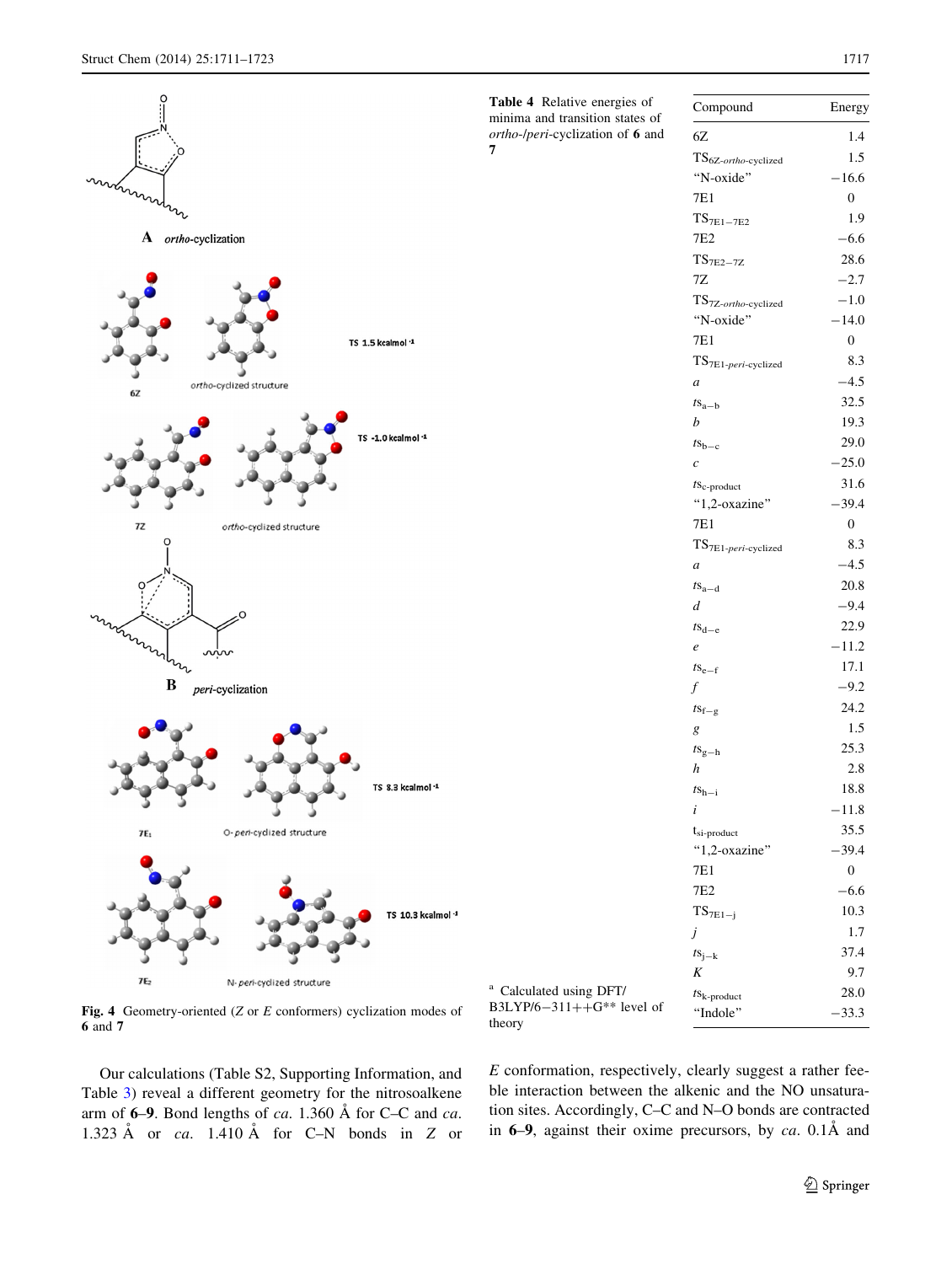<span id="page-7-0"></span>

Fig. 5 Conformation-triggered ring  $\sigma$  frame distortion of 7 (compared with oxime I)

0.2Å, respectively, accompanied by a slight elongation of the C–N bond by ca. 0.1Å, in both their  $E$  and  $Z$  conformations. Yet, a weak  $\pi$  polarization is likely to exist in the C–N bond, probably a result of a lone pair effect [\[82–84](#page-12-0)], i.e. a repulsive through-space  $n-\pi$  interaction among the N lone pair and the alkene  $\pi$ -orbitals. This, in turn, may be triggered from a similar interaction among the N and O lone pair orbitals of the NO group, reminiscent of the *a*effect  $[85-88]$ . The double bond of the latter, ca. 1.223 Å, remains intact, again. In other words, the nitrosoalkene arm retains its two distinct reaction sites (see '['Reactivity'](#page-9-0)' section). The NO group is, thus, flexible enough to give rise to the E or Z conformations (Fig. [2](#page-1-0)).  $6-9$  are most stable in their Z conformation (Table S3, Supporting Information). Geometry optimization points to a simultaneous cyclization of this conformation in 6 and 7 to a 5-membered ''Noxide ring" whereas their  $E$  conformers to an "1,2-oxa-zine" ring or an "indole" ring, respectively (Fig. [4](#page-6-0); Table [4](#page-6-0)).

It is contemplated that bonding interactions develop between the NO group and the exocyclic carbonyl O atom or the  $\pi$ -framework of the benzene core (Fig. [4\)](#page-6-0). For example, a H bonding–like interaction between the NO group and the C-8 (peri-) ring hydrogen atom is evident in

 $7E_1$  and a C–H–N calculated bond length of 2.26  $\AA$  and an angle of  $126.7^\circ$  point to this possibility (Fig. 5). Relative energies (Table S3, Supporting information) are consistent with this observation. Similarly, very weak interactions can be inferred for 8 and 9 while such interactions are not found in 6. These observations have, indeed, been confirmed experimentally [\[44–47](#page-11-0)].

Changes more pronounced than those of the ring are observed in the angles of the nitrosoalkene arm (Fig. [6](#page-8-0)). Thus, the C<sub>1</sub>–C<sub>10</sub>–N angle ( $\varphi$ <sub>2</sub>) appears at a steeper orientation by  $ca. 13^{\circ}$  in their Z conformation while a less sharp but still significant change of  $C_{10}$ –N–O ( $\varphi_1$ ) of *ca*. 8–10° is found in the E conformation. Dihedral angles  $C_1$ –  $C_{10}$ –N–O<sub>1</sub> and  $C_{10}$ – $C_1$ – $C_2$ –O<sub>2</sub> are broader by *ca*. 8–10<sup>°</sup> in the  $E$  conformers whereas  $Z$  ones appear to be virtually unaffected. These data depict the deviation of NO group from alignment with the exocyclic alkene of 7 or 8 [[89\]](#page-12-0).

It is important to note, in all cases, the virtually intact double bond character of the NO group whether in the Z "N-oxide ring" or the  $E$  "1,2-oxazine ring", "indole ring'' conformations. Similarities are found among the bonding features of the nitrosoalkene arm of 6, 7 and those of the dinitrosoalkene structure, the well-known intermediate invoked in furoxan isomerization (Table S2, Supporting Information) [\[90](#page-12-0)–[98\]](#page-12-0). An intact double bond of ca.  $1.216-220\text{\AA}$  for the NO group is found in both intermediates. However, the C–C bond in the dinitrosoalkene, with a bond length in the range of ca.  $1.470-1.479\text{\AA}$  has been described [[30,](#page-11-0) [99](#page-12-0)] as an  $sp^2$ -sp<sup>2</sup> single bond of a diradical iminoxy-type intermediate, while earlier calculations have indicated a more alkenic bond of 1.321 Å (HF/6-31G\*) [\[69](#page-11-0)[–76](#page-12-0)] or 1.347–1.392 Å (MP2/6–31G\*) [[91–98\]](#page-12-0). That in 6 and 7, on the other hand, calculated in the range of 1.356–1.420 Å (Table [5\)](#page-8-0), is closer to an alkene, apparently due to the rigidity of their structure as well as their quinone-type stability. In addition, a Diels–Alder self-cycloaddition of 7 to a spiro dimer experimentally confirms the alkenic nature of this bond [[46,](#page-11-0) [47\]](#page-11-0).

The E or Z conformations also contribute to the distortion of the ring (Fig. 5). Comparing the bond lengths of naphthalene with those calculated for 7–9 (Tables S6, S2) demonstrates the impact of the quinone core on the ring distortion, as shown by the notable elongation of both  $C_1$ –  $C_2$  and  $C_1-C_{8a}$  bonds. The former bond, slightly longer than but still comparable to that in 1 and 2, ranges from 1.404 to 1.520 Å for 6, 1.389–1.525 Å for 7 or 1.510–1.522  $\AA$  for 8 and 9 (lower end of the ranges refers to the  $Z$  conformation while the upper end to the  $E$  conformation). This bond ''isolates'' the exocyclic alkene from the carbonyl moiety of the quinone segment. The  $\sigma$ -frame distortion is further exemplified by comparing the E/ Z conformation-triggered distortion of oxime I with a more marked one in both conformations of 7 (Fig. 5) while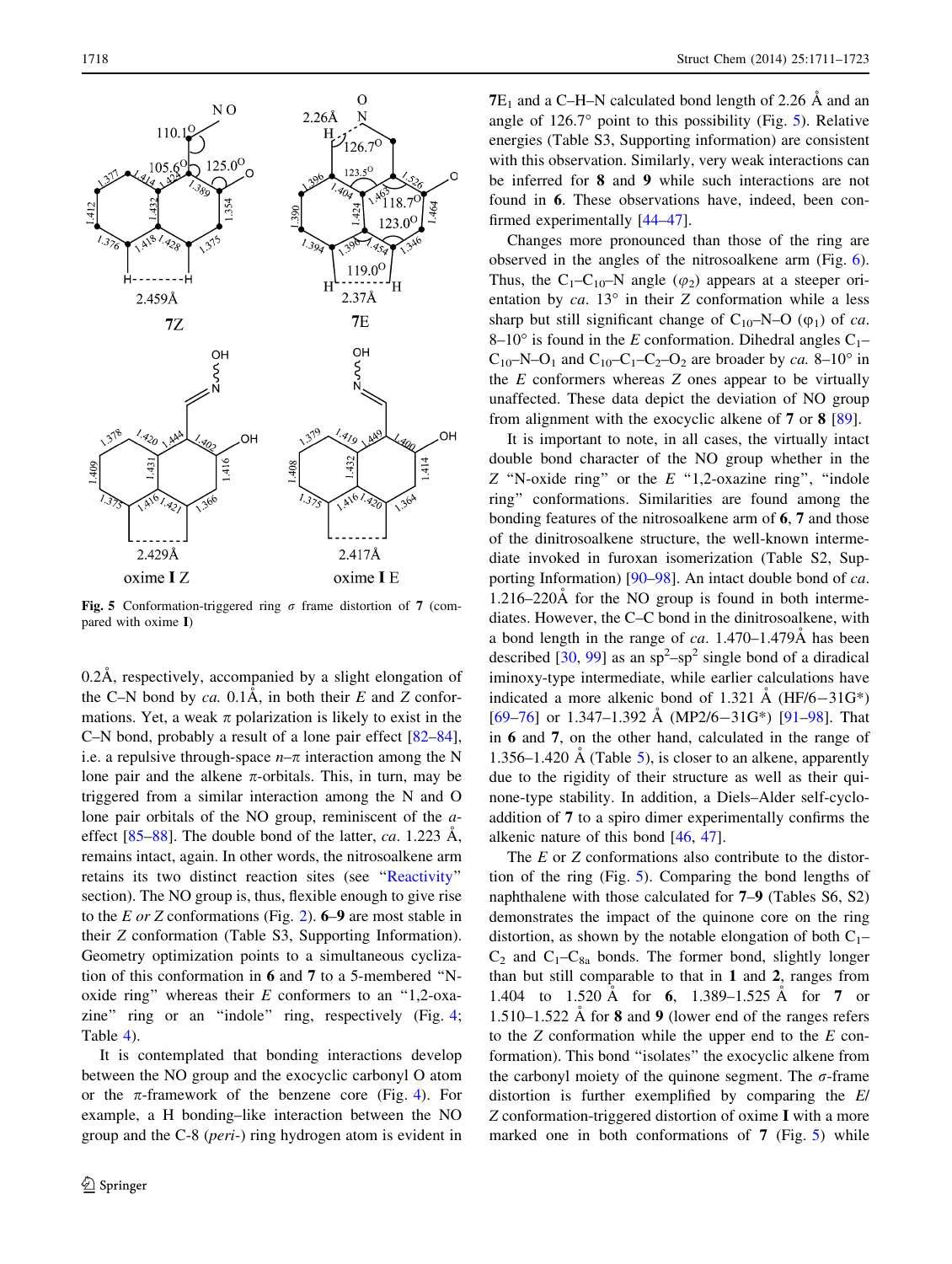<span id="page-8-0"></span>Fig. 6 The E/Z-conformations of the  $\beta$  -nitroso- $o$ -quinone methides 6 and 7



**Table 5** Bond lengths  $(\hat{A})$  of exocyclic sites in  $\overline{1}$ , 2 and  $\overline{6}$ -9

|                |                | $C-O$ | $C-C$ | $C-N$ | $N=O$ |
|----------------|----------------|-------|-------|-------|-------|
| 1              |                | 1.224 | 1.347 |       |       |
| $\overline{2}$ |                | 1.224 | 1.343 |       |       |
| 6              | Ζ              | 1.356 | 1.361 | 1.418 | 1.215 |
|                | $E_1$          | 1.222 | 1.361 | 1.407 | 1.222 |
|                | $E_2$          | 1.223 | 1.366 | 1.408 | 1.216 |
| 7              | Ζ              | 1.354 | 1.356 | 1.418 | 1.212 |
|                | $E_1$          | 1.221 | 1.363 | 1.407 | 1.224 |
|                | $E_2$          | 1.220 | 1.369 | 1.408 | 1.216 |
| 8              | Ζ              | 1.359 | 1.358 | 1.416 | 1.216 |
|                | $E_1$          | 1.220 | 1.368 | 1.406 | 1.223 |
|                | $E_2$          | 1.222 | 1.363 | 1.407 | 1.215 |
| 9              | Ζ              | 1.360 | 1.362 | 1.415 | 1.213 |
|                | $\mathbf{E}_1$ | 1.222 | 1.365 | 1.408 | 1.218 |
|                | $E_2$          | 1.220 | 1.360 | 1.407 | 1.215 |

Calculated at the DFT/B3LYP/  $6-311++G^{**}$  level of theory

similar features with the same trend are observed in 8 and 9. Accordingly, the Z conformation in oxime I deforms the structure ''outwards'', stretching the H–H distance of its *peri* H-4 and H-5 atoms by ca. 0.01 Å with respect to its E counterpart. A more pronounced change of that H–H distance of ca. 0.089 A is observed among the  $E$  and Z conformers of 7. More important, however, is the distortion triggered by the dearomatization of oxime I to 7, confirmed by a notable "outward" change of  $ca$ . 0.03 Å and an "inward" change of ca.  $0.047 \text{ Å}$  of the *peri* H–H distance of their  $Z$  and  $E$  conformations, respectively (Fig. [5](#page-7-0)). These changes are also reflected by changes in the corresponding angles particularly that are formed by the peri H-4 and H-5 pseudo-ring.

Much smaller but still noticeable variations, in the range of  $0.01-0.02$  Å, in the distances of the other H atoms around the structures are also evident. The angular strain [\[100–102](#page-12-0)], thus, introduced, causes some bond alternation (bond localization) in the benzene ring (SIBL effect) [\[103–105](#page-12-0)]. The benzene bond length variation ranges from ca. 0.005–0.02 $\AA$  in the E conformations of 7, ca. 0.006–0.01 Å in 8, ca. 0.02–0.04 Å in the Z conformation of 7 and ca. 0.01–0.06 Å in 9. Its average bond length is 0.001  $\AA$  in 7 or 8 and 0.005  $\AA$  in 9 longer than the commonly accepted values of 1.399  $\AA$  or 1.402  $\AA$  for the isolated structures of benzene or naphthalene, respectively [\[106](#page-12-0)]. The bond length variation range shows that (a)  $E$  conformation is less strained, (b) the carbocycle is more aromatic in 7 and 8 E conformers and (c) the carbocycle and the quinone part are more or less isolated from each other, to a greater extent in 7 and 8.

The exocyclic isomer pattern in 7–9 also perturbs their  $\sigma/\pi$ -framework. In the 1,2-pattern, as in 7 and 8, the energy cost will be that corresponding to the resonance energy of naphthalene less that of benzene. The 2,3-pattern, as in 9, however, costs the whole resonance energy of naphthalene for its formation, thus, it is expected to be unstable, highly reactive though energetically and geometrically capable of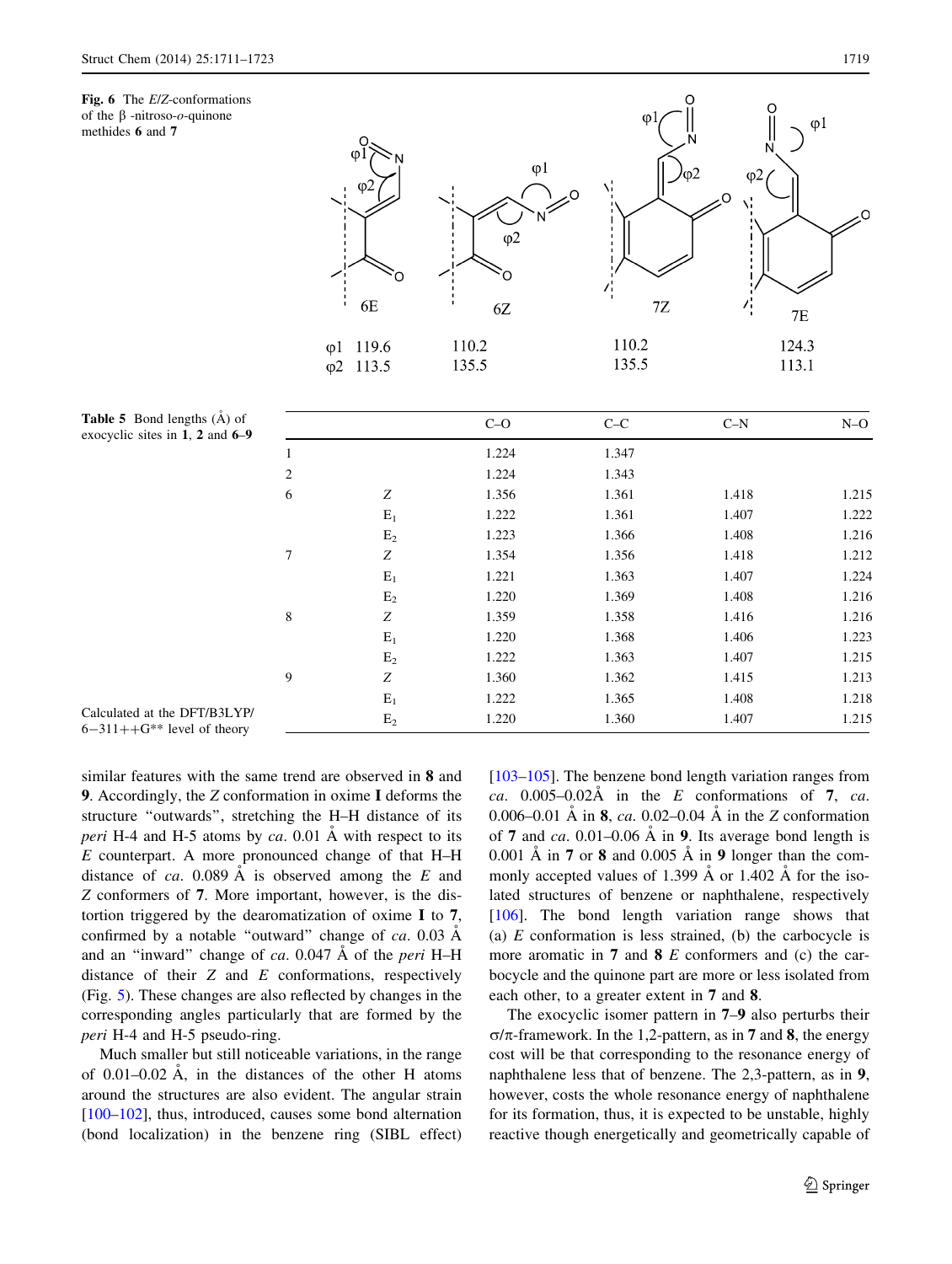<span id="page-9-0"></span>

o-: ortho-cyclization *peri-*: peri-cyclization  $A_E$ : Electrophilic addition  $A_N$ : Nucleophilic addition  $S_F$ : Electrophilic substitution  $S_N$ : Nucleophilic substitution D-A: Diels-Alder Cycloaddition

Fig. 7 Reactivity profile of 6–9

existence. Some double bond character observed in  $C_2-C_3$ ,  $C_4-C_{4a}$  and  $C_1-C_{8a}$  indicates a weak  $\pi$  delocalization throughout the ring structures. Bond length variations  $(\Delta_R)$ in the aromatic part of the  $E$  conformations of 7 (Fig. [5](#page-7-0); Table S2) or the Z conformation of 8 support this observation and point to a peri- (Fig. [4b](#page-6-0)) or an ortho-annelated (Fig. [4](#page-6-0)a) ring structure, respectively, as mentioned earlier. On the other hand,  $\Delta_R$  values of ca. 0.01–0.07 for 6 or ca. 0.01–0.06 for 9 (Table S2) are indicative of the substantial diene character of these rings. The distortion profile of 6–9, as detailed above, could safely point to these structures as a satisfactory description of a rather late (product-like) transition state in the oxidative dearomatization process (Scheme [1](#page-5-0)).

# Reactivity profile of 6–9

Features that dominate a structure invariably accompany or match those that dictate its reactivity. The latter refers to the kinetic control of a reaction and depends on reactant energies, energies of transition states and/or intermediates leading to stable products. Probing the electron distribution and its perturbation by changes in the structures of 6–9 allows one to detect ultimately a reactivity pattern for them [\[107](#page-12-0)]. To that end, in addition to the geometric parameters used above, the following reactivity descriptors were computed. Values of notable magnitude and variation, obtained for the chemical potential  $\mu$  and dipole moments (obtained as the sum of  $\sigma$  and  $\pi$  contributions) of 6–9 (Table S7), exemplify their electrophilic character [\[59](#page-11-0), [60](#page-11-0)].

Further, the HO (also HO-1) and LU (also  $LU + 1$ ) molecular orbitals (Figs. S1 and S2, Supporting Information) of 6–9 are found to be localized on the ring core and the nitrosoalkene arm, respectively. The energies and separation of these orbitals (HOMO–LUMO gap) [\[63](#page-11-0)] (Fig. S3 and Table S8 in Supporting Information) are seriously affected by the E- and Z-conformation of 6 and 7 (or 8 and 9). The HO-1 orbital is the most affected one, as that being the most strongly related to  $\pi$  delocalization [[61,](#page-11-0) [62](#page-11-0)], due to the electron-withdrawing character of the NO group.

This distribution points to a ring core susceptible towards both nucleophiles and electrophiles and a nitrosoalkene arm susceptible towards nucleophiles (Fig. 7).

Mulliken charges [\[61](#page-11-0), [62](#page-11-0)] (Table S9) and Fukui f(r) [[67,](#page-11-0) [68](#page-11-0)] (Table S10) values also consistently indicate the nitrosoalkene arm as the major site for a nucleophilic attack. Parr electro (nucleo) philicity indices,  $\omega_k$  and  $N_K$  (Tables S11, S12), on the other hand, while following a similar trend, they introduce some additional features. These predictions indicate a general pattern that bears a good analogy to the observed reactivity of 1 or 2 with O and N nucleophiles [\[22](#page-11-0)].

Indeed, Fukui values of  $6-8$ , in both E and Z conformations, suggest a site selectivity of the structure towards electrophiles localized on the NO group, barely indicating alternative positions. Parr data  $(N_K)$ , on the other hand, feebly support electrophilic addition primarily at C-1 and to a lesser extent at C-3 or electrophilic substitution at C-4 and C-6. On the contrary, Fukui values appear to favour electrophilic addition in 9, primarily at C-1 and C-4 and virtually all positions of the fused ring to a lesser extent, whereas no comparable sensitivity is exhibited by Parr values. These estimates are in line with geometry parameters of 9 and lend support to its diene character. While predictions for the  $E$  conformation of 6 and 9 may be reasonable, the low sensitivity of both descriptors towards electrophiles of the Z conformation of 6 as well as the rest of the structures in both conformations cannot be readily rationalized, given their propensity to cyclise. However, site susceptibility towards nucleophiles appears to follow a general trend by both descriptors. Thus, it engages the  $\alpha$ , $\beta$ unsaturation sites, primarily that of the nitrosoalkene arm, in a nucleophilic Michael-type addition in both  $E$  and Z conformations. This susceptibility demonstrates (a) the diene geometry of the quinone ring, (b) the localized alkene character of the nitrosoalkene arm (cf. Fukui data of 5, Table S10) and (c) the partial polarization of the fused ring relayed by the quinone one. These reactivity patterns, however, are corroborated only in part by experimental results [\[22](#page-11-0), [46,](#page-11-0) [47,](#page-11-0) [49\]](#page-11-0). Of interest is the lack of sensitivity of the indices towards substitution (electrophilic or nucleophilic) reactivity. Of course, one should keep in mind (a) calculations refer to an isolated molecule, (b) the dependence of site selectivity upon the reaction surroundings (i.e. solvent effects and reagent interactions), particularly in a substitution reaction.

It can be safely argued that intramolecular  $(o$ - or  $peri$ -) cyclization is the prevalent reaction course (apparently the kinetically controlled one) and takes precedence over any other reaction, even in the presence of an external stimulus (a nucleophile or an electrophile, as also suggested by structural data, see '['Structure](#page-4-0)'' section). In the event, the dual character of the NO group (as an electrophile or a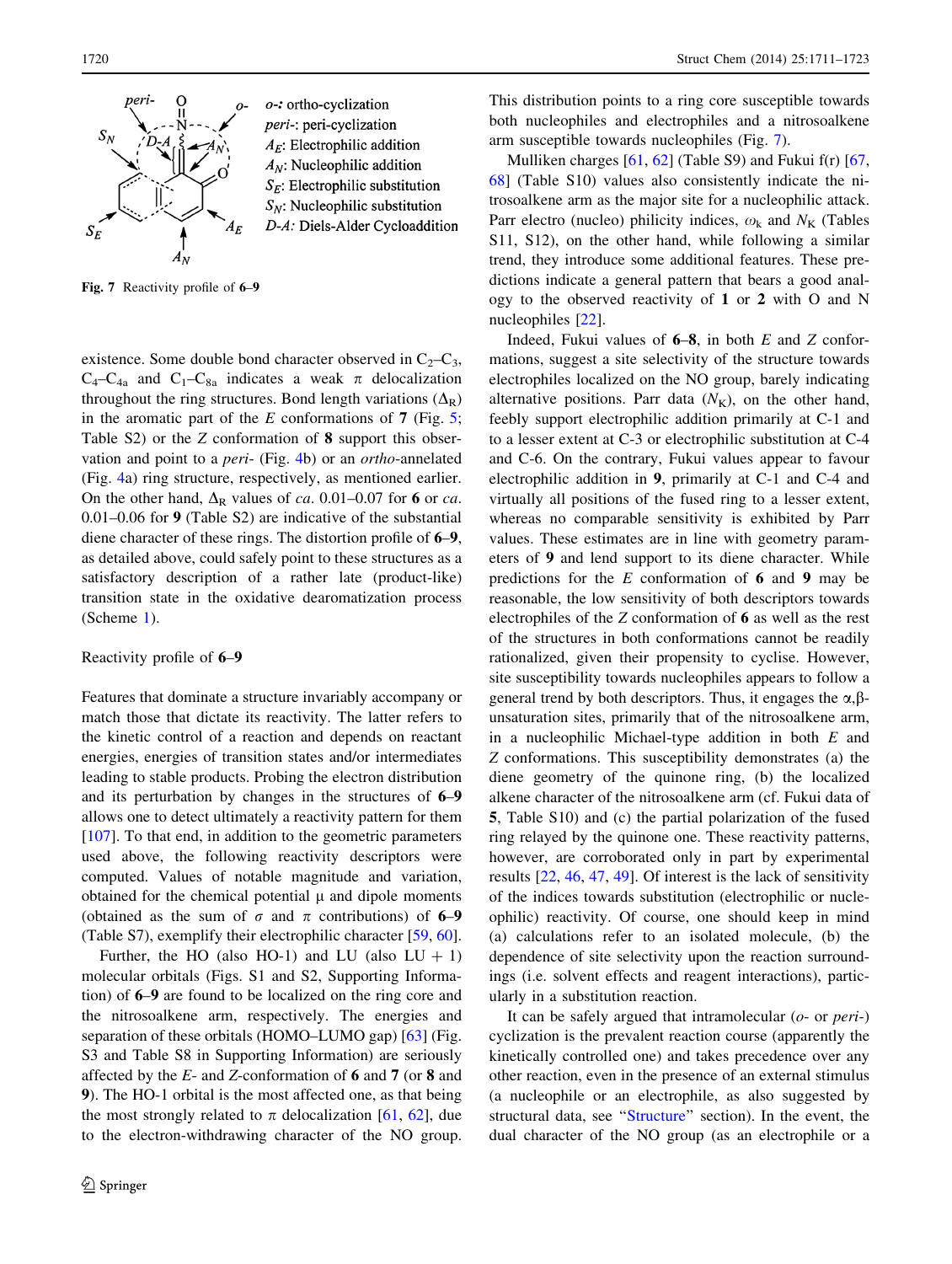<span id="page-10-0"></span>nucleophile), probably enhanced by the lone pair repulsion among NO orbitals, [\[84–88](#page-12-0)] (see '['Structure](#page-4-0)'' section) and the low rotation barrier between the  $E$  or  $Z$  conformations (see "[Structure](#page-4-0)" section and Fig. [3](#page-3-0)), apparently have a decisive impact on their predicted reactivity profiles.

The aromatic character and its geometry-triggered variation, as an additional probe for the reactivity of 6–9 as well as that of their precursor oximes I, have also been examined by means of the HOMA [\[62](#page-11-0), [64](#page-11-0)] (Table S13) and  $\pi$  delocalization-sensitive deformation energy ( $E_{\text{def}}$ ) [[65,](#page-11-0) [66](#page-11-0)] (Table S13) descriptors.

HOMA values of the  $E$  conformer of  $I$  are higher than those of its Z conformer. This is attributed to a 6-membered pseudo-ring formed by intramolecular Resonance-Assisted Hydrogen Bonding (RAHB leitmotif) [[108\]](#page-12-0) in the Z conformer, which perturbs the ring  $\pi$  density, causing a drop of aromaticity [[109–111\]](#page-12-0). The latter builds up in going from Ito 6–8 in their Z conformation and decreases in moving to 9. It falls drastically in the  $E_2$  conformation of 7–9 whereas it is lost in the  $E$  conformations of 6. Loss of aromaticity in the E conformation of 6 drives the structure to a non aromatic diene geometry. Its increase, on the other hand, in the Z conformation of 6 or 7 and 8 is consistent with the ring angular ortho-annelation (see earlier '['Discussion](#page-4-0)'' and Fig. [4](#page-6-0)a). The latter develops an extended  $\pi$  delocalization throughout the entire structure  $[109-111]$ . This rationale can also account for the lower values of the E conformations of 7, pointing to a *peri*  $(1,8)$ -ring annelation (Fig. [4](#page-6-0)b). The drop in 9 is attributed to the outer ring diene geometry of the linearly annelated tricycle.  $E_{\text{def}}$ (Table S13) also shows a ring annelation trend as reflected by the higher values estimated for the Z conformation in 6 or the E conformation in 7.

Plots of aromaticity-related hardness  $\eta$  [\[61,](#page-11-0) [62\]](#page-11-0) (Fig. S4,  $R^{2} = 0.587$ , Table S7) or HOMO–LUMO gap [[63\]](#page-11-0)

(Fig. S3,  $R^2 = 0.536$ , Table S8) against HOMA drawn. Both demonstrate a poor linear correlation, reflecting, and confirming the weak impact of ring stability (i.e. reactivity related to ring distortion) on  $\pi$  interactions. However, a satisfactory linear correlation ( $R^2 = 0.859$ ) of HOMA against activation energy  $(\Delta G^{\ddagger})$  is obtained (Fig. S5). This correlation supports the stabilizing effect of the ortho-ring formation on the Z conformation and to a much lesser extent that of a *peri*-ring formation on the E conformation.

The impact of the  $E$  or  $Z$  conformation on the ring stability is evident, once again. Indeed, the Z conformation has a more extended  $\pi$  delocalization (more stable) while a more Clar-type formulation  $[112]$  $[112]$  describes the E conformation, particularly in 7 and 8. A detailed account on the features pertaining to the intramolecular ortho- and pericyclization of 6 and 7, along with substituent and reaction medium effects on its mechanism, will be reported in due course.

#### **Conclusions**

 $\beta$ -Nitroso-*o*-quinone methides **6–9** are highly reactive species with a notably distorted geometry. Their nitrosoalkene arm gives rise to  $E$  and  $Z$  conformations. The  $E$  or Z conformations, the  $o$ -quinone ring, the 1,2-(7 and 8) or 2,3- (9) isomer pattern and their corresponding angular or linear ring formations contribute to the  $\sigma$ -frame-based, mainly, ring distortion. The ortho-(angular or linear) or *peri-ring* formations stabilize the  $Z$  or  $E$  conformers, respectively.

Geometry and reactivity descriptors depict a versatile reactivity pattern, dictated by the nitrosoalkene arm, the quinone ring and the benzene ring (Clar-type or dienegeometry), as virtually individual entities. This is displayed on the ring and the nitrosoalkene arm. The prevalent reaction is an intramolecular *ortho-* or *peri-cyclization*, through the NO group of the nitrosoalkene arm. Further, the former or both may be geometry-controlled primary processes. The NO group unveils a dual reactivity profile, as an electrophile (ortho-cyclization mode) or as a nucleophile (peri-cyclization mode). Intermolecular primary reaction types and ring susceptibility sites towards electrophiles or nucleophiles are predicted as mainly electrophilic or nucleophilic additions. These predictions are partly experimentally confirmed. The nitrosoalkene arm is highly prone to nucleophilic attack (at the carbon directly bonded to NO group) by virtue of its geometry, its propensity to convert to its oxime stable tautomer and to trigger the ring rearomatization (i.e. ''revert to type'' aromatic stability).

Both Fukui and Parr functions seemed to be, in general, of comparable credibility. Discrepancies of both descriptors with experimental findings, mainly in reference to substitution reactivity, are attributed to the proclivity of the structure towards intramolecular reactivity. The predictions are en bloc indicative of the strongly electrophilic character of 6–9.

Clearly, the structure and reactivity profile of 6–9 demonstrates the potential of these structures to provide efficient access to a diverse array of useful molecular scaffolds for a target-oriented pipeline drug discovery and design.

Acknowledgments The authors thank Professor G. Varvounis for useful comments on aspects of the work.

# References

- 1. Rokita SE (2009) Quinone methides. Willey, Hoboken
- 2. VandeWater RW, Pettus TRR (2002) Tetrahedron 58:5367–5405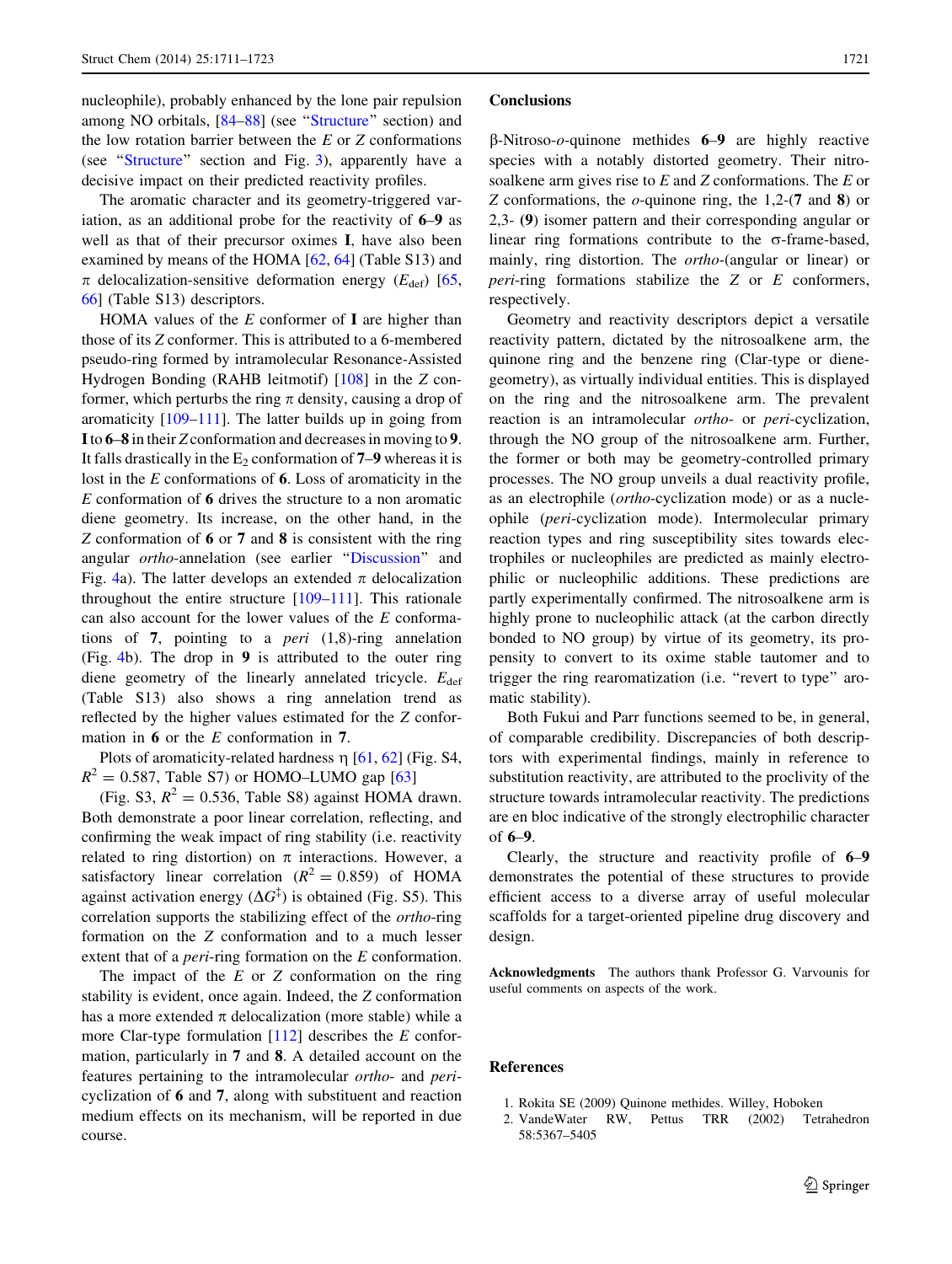- <span id="page-11-0"></span>3. Chen MW, Cao LL, Ye ZS, Jiang GF, Zhou YG (2013) Chem Commun 49:1660–1662
- 4. Willis NJ, Bray CD (2012) Chem Eur J 18:9160–9173
- 5. Wang H, Wahl MS, Rokita SE (2008) Angew Chem Int Ed 47:1291–1293
- 6. Sharma A, Santos IO, Gaur P, Ferreira VE, Garcia CRS, da Rocha DR (2013) Eur J Med Chem 59:48–53
- 7. Han I, Russell DJ, Kohn H (1992) J Org Chem 57:1799–1807
- 8. Tomasz M, Das A, Tang KS, Ford MGJ, Minnock A, Musser
- SM, Waring MJ (1998) J Am Chem Soc 120:11581–11593 9. Angle SR, Rainier JD, Woytowicz C (1997) J Org Chem 62:5884–5892
- 10. Angle SR, Yang WJ (1992) J Org Chem 57:1092–1097
- 11. Gaudiano G, Frigerio M, Bravo P, Koch TH (1990) J Am Chem Soc 112:6704–6709
- 12. Li TH, Rokita SE (1991) J Am Chem Soc 113:7771–7773
- 13. Zeng QP, Rokita SE (1996) J Org Chem 61:9080–9081
- 14. Pande P, Shearer J, Yang JH, Greenberg WA, Rokita SE (1999) J Am Chem Soc 121:6773–6779
- 15. Rokita SE, Yang JH, Pande P, Greenberg WA (1997) J Org Chem 62:3010–3012
- 16. Yang BY, Zollner T, Gebhardt P, Mollmann U, Miller MJ (2010) Org Biomol Chem 8:691–697
- 17. Amouri H, Besace Y, Le Bras J, Vaissermann J (1998) J Am Chem Soc 120:6171–6172
- 18. Amouri H, Le Bras J (2002) Acc Chem Res 35:501–510
- 19. Amouri H, Vaissermann J, Rager MN, Grotjahn DB (2000) Organometallics 19:1740–1748
- 20. Amouri H, Vaissermann J, Rager MN, Grotjahn DB (2000) Organometallics 19:5143–5148
- 21. Chiang Y, Kresge AJ, Zhu Y (2000) J Am Chem Soc 122:9854–9855
- 22. Shaikh AK, Cobb AJA, Varvounis G (2012) Org Lett 14:584–587
- 23. Di Valentin C, Freccero M, Zanaletti R, Sarzi-Amade M (2001) J Am Chem Soc 123:8366–8377
- 24. Angle SR, Arnaiz DO, Boyce JP, Frutos RP, Louie MS, Mattsonarnaiz HL, Rainier JD, Turnbull KD, Yang WJ (1994) J Org Chem 59:6322–6337
- 25. Taing M, Moore HW (1996) J Org Chem 61:329–340
- 26. Katritzky AR, Zhang ZX, Lan XF, Lang HY (1994) J Org Chem 59:1900–1903
- 27. Dell CP (1998) J Chem Soc Perkin Trans 1:3873–3905
- 28. Tietze L, Kettschau G (1997) In: Metz P (ed) Topics in current chemistry. Springer, Berlin, pp 1–120
- 29. Basaric N, Doslic N, Ivkovic J, Wang YH, Malis M, Wan P (2012) Chem Eur J 18:10617–10623
- 30. Bentley TW (2011) Org Biomol Chem 9:6685–6690
- 31. Chiang Y, Kresge AJ, Zhu Y (2001) J Am Chem Soc 123:8089–8094
- 32. Chiang Y, Kresge AJ, Zhu Y (2002) J Am Chem Soc 124:717–722
- 33. Modica E, Zanaletti R, Freccero M, Mella M (2001) J Org Chem 66:41–52
- 34. Bodnar BS, Miller MJ (2011) Angew Chem Int Ed Engl 50:5629–5646
- 35. Gowenlock BG, Richter-Addo GB (2005) Chem Soc Rev 105:797–809
- 36. Lyapkalo IM, Ioffe SL (1998) Russ Chem Rev 67:467–484
- 37. Tsoungas PG (2002) Heterocycles 57:1149–1178
- 38. Tsoungas PG (2002) Heterocycles 57:915–953
- 39. Wieser K, Berndt A (1975) Angew Chem Int Ed Engl 14:70–71
- 40. Francotte E, Merenyi R, Vandenbulckecoyette B, Viehe HG (1981) Helv Chim Acta 64:1208–1218
- 41. Smith JH, Heidema JH, Kaiser ET (1972) J Am Chem Soc 94:9276–9277
- 42. Veronese AC, Vecchiati G, Sferra S, Orlandini P (1985) Synthesis 300–302
- 43. Kwiatkowski M, Kwiatkowski E, Olechnowicz A, Ho DM, Deutsch E (1990) J Chem Soc Dalton Trans 2497–2502
- 44. Boulton AJ, Tsoungas PG (1980) J Chem Soc Chem Commun 421–422
- 45. Boulton AJ, Tsoungas PG, Tsiamis C (1986) J Chem Soc Perkin Trans 1:1665–1667
- 46. Supsana P, Tsoungas PG, Aubry A, Skoulika S, Varvounis G (2001) Tetrahedron 57:3445–3453
- 47. Supsana P, Tsoungas PG, Varvounis G (2000) Tetrahedron Lett 41:1845–1847
- 48. Dolka C, Van Hecke K, Van Meervelt L, Tsoungas PG, Van der Eycken EV, Varvounis G (2009) Org Lett 11:2964–2967
- 49. Liaskopoulos T, Skoulika S, Tsoungas PG, Varvounis G unpublished results
- 50. Smith JA, Le Q, Jones ED, Deadman J (2010) Future Med Chem 2:215–224
- 51. Ikeda R, Kuwano R (2012) Molecules 17:6901–6915
- 52. Zhao Y, Truhlar DG (2008) Acc Chem Res 41:157–167
- 53. Simón L, Goodman JM (2011) Org Biomol Chem 9:689-700
- 54. Woon D, Dunning TH Jr (1995) J Chem Phys 103:4572–4585
- 55. Valiev M, Bylaska EJ, Govind N, Kowalski K, Straatsma TP, Van Dam HJJ, Wang D, Nieplocha J, Apra E, Windus HJJ, de Jong W (2010) Comput Phys Commun 181:1477–1489
- 56. Sloot PA, Abramson D, Bogdanov A, Gorbachev Y, Dongarra J, Zomaya A, Black G, Schuchardt K, Gracio D, Palmer B (2003) Computational science ICCS. Springer, Berlin, pp 122–131
- 57. Shao Y, Molnar LF, Jung Y, Kussmann J, Ochsenfeld C, Brown ST, Gilbert ATB, Slipchenko LV, Levchenko SV, O'Neill DP, DiStasio RA Jr, Lochan RC, Wang T, Beran GJO, Besley NA, Herbert JM, Yeh Lin C, Van Voorhis T, Hung Chien S, Sodt A, Steele RP, Rassolov VA, Maslen PE, Korambath PP, Adamson RD, Austin B, Baker J, Byrd EFC, Dachsel H, Doerksen RJ, Dreuw A, Dunietz BD, Dutoi AD, Furlani TR, Gwaltney SR, Heyden A, Hirata S, Hsu CP, Kedziora G, Khalliulin RZ, Klunzinger P, Lee AM, Lee MS, Liang W, Lotan I, Nair N, Peters B, Proynov EI, Pieniazek PA, Min Rhee Y, Ritchie J, Rosta E, Sherrill CD, Simmonett AC, Subotnik JE, Lee Woodcock E III, Zhang W, Bell AT, Chakraborty AK, Chipman DM, Keil FJ, Warshel A, Hehre WJ, Schaefer AK III, Kong J, Krylov AI, Gill PMW, Head-Gordon M, (2006) Phys Chem Chem Phys 8:3172–3191
- 58. Domingo LR (2013) RSC Adv 3:1486–1494
- 59. Domingo LR, Perez P, Contreras R (2004) Tetrahedron 60:6585–6591
- 60. Perez P, Domingo LR, Burell AJ, Contreras R (2003) Tetrahedron 59:3117–3125
- 61. Alonso M, Herradon B (2010) J Comput Chem 31:917–928
- 62. Poater J, Duran M, Sola M, Silvi B (2005) Chem Rev 105:3911–3947 and references cited therein
- 63. Pearson RG (1993) Acc Chem Res 26:250–255
- 64. Raczyńska ED, Hallman M, Kolczyńska K, Stępniewski TM (2010) Symmetry 2:1485–1509
- 65. Shishkin OV, Omelchenko IV, Krasovska MV, Zubatyuk RI, Gorb L, Leszcynski J (2006) J Mol Struct 791:158–164
- 66. Zhigalko MV, Shishkin OV, Gorb L, Leszcynski J (2004) J Mol Struct 693:153–159
- 67. Gonzalez-Suarez M, Aizman A, Soto-Delgado J, Contreras R (2012) J Org Chem 77:90–95
- 68. Fuentealba P, David J, Guerra D (2010) J Mol Struct: THEO-CHEM 943:127–137
- 69. Pilepić V, Uršić S (2001) J Mol Struct:THEOCHEM 538:41-49
- 70. Roy RK, Usha V, Pauloviè J, Hirao K (2005) J Phys Chem A 109:4601–4606